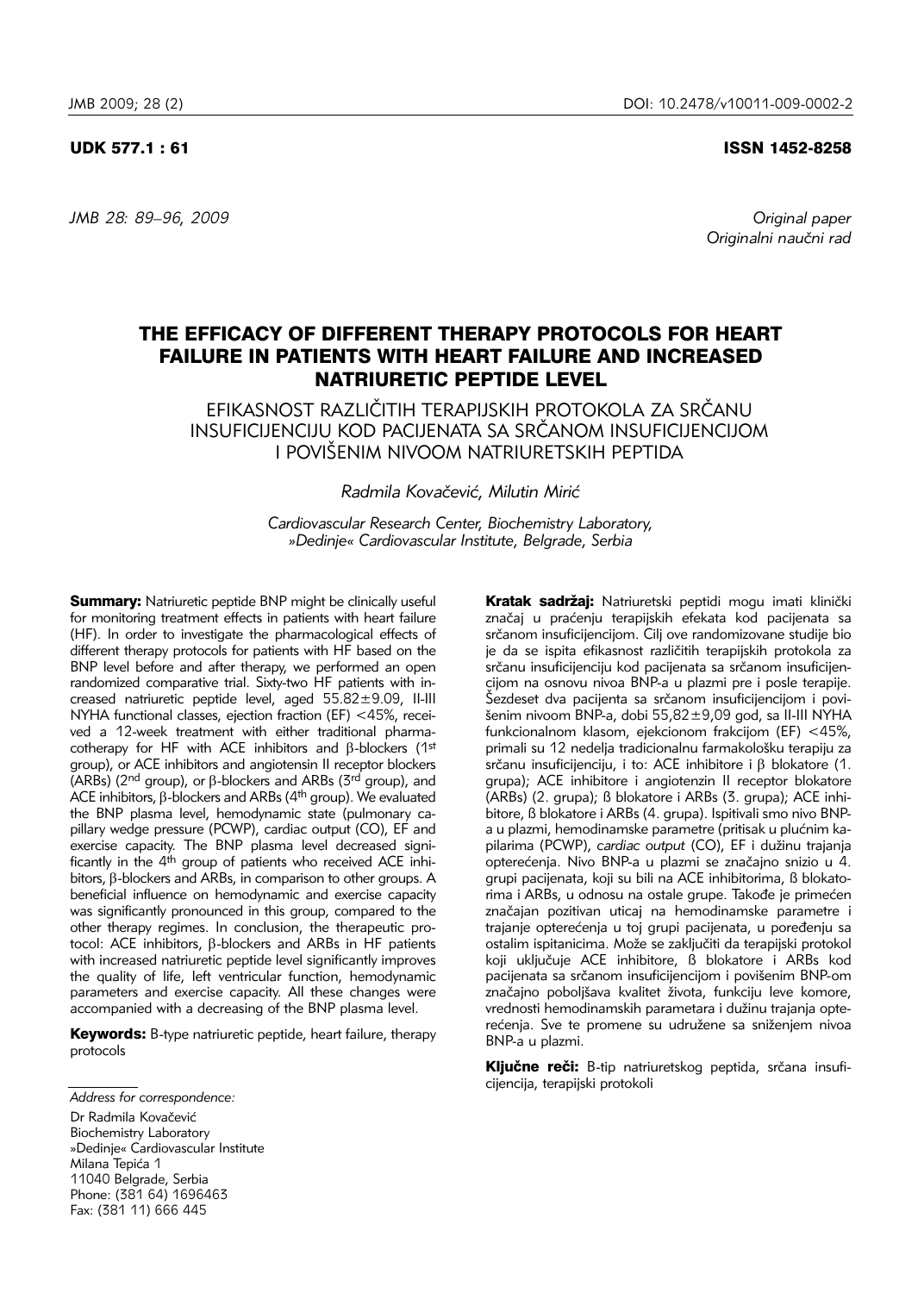# Introduction

B-type natriuretic peptide (BNP) and its Nterminal propeptide (NT-proBNP) are secreted by cardiac ventricles mainly in response to myocardial stretch induced by volume load (1). The natriuretic peptide system is activated to its highest degree in ventricular dysfunction. Increased secretion of natriuretic peptides reduces blood pressure and plasma volume through a coordinated action in the brain, adrenal gland, kidney, and vasculature (2). The natriuretic peptides play an important role in HF compensation and can delay progression of the disease. Heart hypertrophy (usually appears with HF) stimulates production of ANP and BNP, and stretching of atria and ventricles stimulates release of these hor mones (3–6). The mechanism of increased production of natriuretic peptides can be explained by chronic central hypervolemia with elevated ventricle filling pressure (7, 8). The natriuretic peptides protect the body from excessive quantity of salt and water, inhibit secretion and effects of vasoconstriction peptides, and influence vascular relaxation. They inhibit release of ACTH and sympaticus effect. On the peripheral level, they increase the filtration rate, diuresis, natriuresis, decrease the systemic vascular resistance and plasma volume in order to protect the heart from overload (9). In the progression of the disease vasoconstriction effects and retaining of salt and water take prevalence, and natriuretic peptides can work no longer against the sympathetic nervous system and renin-angiotensinaldosterone system. This condition leads to appearance of the clinical signs and symptoms of heart failure. ANP and BNP plasma concentrations correlate with level of the disease, and with the New York Heart Association (NYHA) class (10). In further progression of the disease glomerular filtration and urine flow decrease, and sodium absorption increases in the proximal tubules with decreased sodium in collecting ductus where natriuretic peptides act (11). In the patients with heart failure, ANP and BNP synthesize in ventricles and atria, but their response is inadequate.

BNP has received close attention as a cardiovascular marker (12–14). It could be demonstrated that in chronic HF patients and during the subacute phases of myocardial infarction, of all tested neurohormones, the BNP and its N-terminal propeptide (NT-proBNP) were the best markers to identify heart failure and the most powerful predictors of morbidity and mortality (1). These hormones are helpful for guidance of therapy and monitoring the disease course in HF patients. Therefore, the aim of present study was to investigate the pharmacological effects of different therapy protocols for patients with HF based on the BNP level before therapy and three months after therapy.

# Material and Methods

Sixty-two patients with stable chronic heart failure were selected for the study. There were 16 women and 48 men, with a mean age of  $55\pm9.09$  years. All patients were NYHA class II or III, and the cause of heart failure was ischemic in 28, and dilatative cardiomyopathic in 34, EF <45%. Before entry into the above study the patients were on a two week wash-out period for previous heart failure therapy and during that period they received diuretics, nitrates or digitalis. The exclusion criteria for the study included the presence of myocardial infarction within 60 days, potassium  $>5.5$  mmol/L, hepatic disease (serum transaminase  $>$  3 times normal), renal impairment (creatinine  $>$  250  $\mu$ mol/L). The study protocol was approved by the Ethics Committee and all patients provided written, informed consent.

All study patients were divided into four groups depending on type of therapy: group 1 ( $n=14$ ) who received angiotensin-converting enzyme (ACE) inhibitors and  $\beta$ -blockers; group 2 (n=16) who received ACE inhibitors and angiotensin II receptor blockers (ARBs); group 3 ( $n=16$ ) who received  $\beta$ -blockers and ARBs; and group 4 (n=16) who received ACE  $inhibitors, B-blockers, and ARBs.$  In the present study we compared the effect of different combination therapy with ACE inhibitors (enalapril 10 mg twice daily), beta-blockers (carvedilol 25 mg twice daily) and ARBs (valsartan 80 mg twice daily). The patients were followed for an additional period of three months.

#### *Clinical measurement*

A two-dimensional echocardiogram was performed on each subject, before therapy and three months after therapy, by using an Acuson Aspen ultrasound machine. EF was expressed in % and calculated by the Simpson's rule (15).

The hemodynamic variables, such as pulmonary capillary wedge pressure and cardiac output were determined by using the Swan-Ganz catheter, which was introduced transcutaneously through the internal jugular vein of each patient and advanced to a pulmonary wedge position according to pressure tracings.

The hemodynamic values were measured before, and three months after randomly allocating patients at combination therapy, at baseline in a supine position and after exercise tolerance test (bicycle ergometer exercise test in supine position in which the load was increased by 25 W at 2 min intervals).

### *Laboratory analysis*

Blood drawn from pulmonary artery was used for measuring the BNP concentrations. For measuring BNP, the blood samples were collected in chilled EDTA tubes and then immediately centrifugated at 3000 rpm for 15 min at 4  $^{\circ}$ C, after which the plasma thus obtained was stored on dry ice and analysed within 4 hours. BNP concentrations were measured by the fluorimetric immunoassay test »Biosite« BNP-Triage®TEST (San Diego, USA) (16).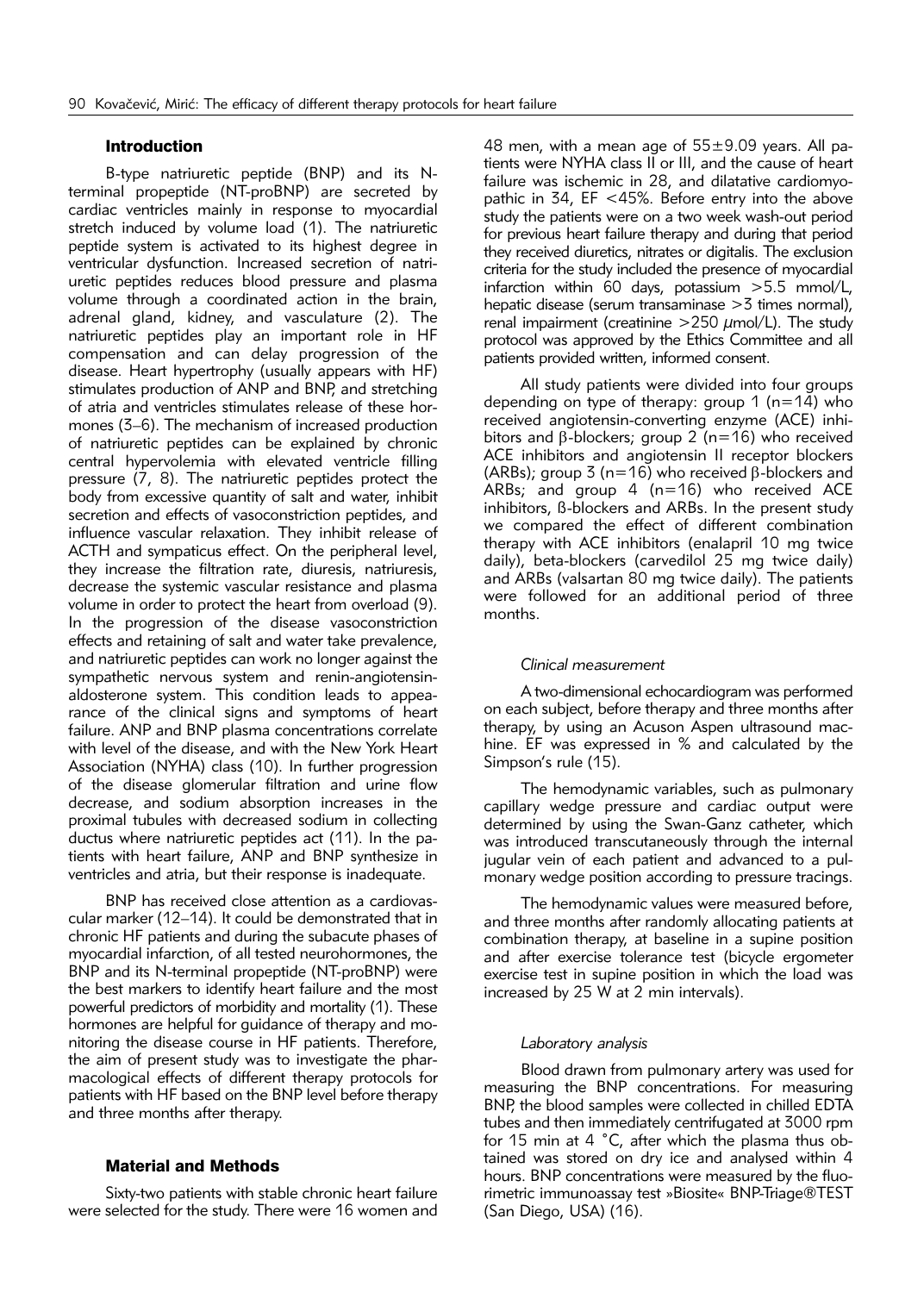#### *Statistics*

The statistical analysis included the calculation of means  $\pm$  SD, as well as the Student's t-test. The Pearson correlation coefficient was used to express association between BNP and hemodynamic variables. The multicriteria analysis, based on the parameters obtained by correlation, regressive and discriminatory analyses of the hemodynamic variables and BNP, was used to define a mathematical model for the quantitative presentation of the most favourable therapeutic protocol for the treatment of HF patients. The statistical analyses were performed with an SPSS program for Windows. P-values below 0.05 were defined as statistically significant.

### **Results**

The results presented in *Table I* show that after treatment with ACE inhibitors and ß-blockers (group 1) the left ventricular EF was significantly increased by about 8.8% (p<0.001). In addition, ACE inhibitors and ß-blockers, at baseline and after exercise, significantly decreased pulmonary capillary wedge pressure (about 9.7%, p<0.01), and significantly increased the cardiac output (about 6.1%, p<0.01). Plasma BNP level was reduced (about 13.5%, p<0.01) during administration of ACE inhibitors and ß-blockers therapy.

As it is shown in *Table II*, after treatment with ACE inhibitors and ARBs (group 2) the left ventricular EF was significantly increased about  $7.8\%$  (p<0.001). At the same time, ACE inhibitors and ARBs, at baseline and after exercise, significantly decreased pulmonary capillary wedge pressure (about 13.6 %, p<0.01), and significantly increased the cardiac output (about 4.2 %,

**Table I** Effects of ACE inhibitors and B-blockers on ejection fraction, BNP, hemodynamic variables and exercise capacity in heart failure patients.

| Variables      | Baseline            | After therapy        |  |
|----------------|---------------------|----------------------|--|
| EF $(\%)$      | $29.14 \pm 3.44$    | $31.71 \pm 2.92**$   |  |
| $BNP$ (ng/mL)  | $418.36 \pm 212.20$ | $361.79 \pm 171.16*$ |  |
|                | Before exercise     |                      |  |
| PCWP (mmHg)    | $15.74 \pm 1.81$    | $13.81 \pm 1.82*$    |  |
| CO (L/min)     | $3.94 \pm 0.77$     | $4.17 \pm 0.68*$     |  |
|                | After exercise      |                      |  |
|                |                     |                      |  |
| Exercise (min) | $2.76 \pm 0.86$     | $3.07 \pm 0.99*$     |  |
| PCWP (mmHg)    | $22.00 \pm 3.96$    | $19.86 \pm 2.57*$    |  |

Data are presented as the mean value  $\pm$  SD. ACE = angiotensinconverting enzyme;  $BNP = brain$  natriuretic peptide;  $CO = cardiac$ output;  $E\overline{F}$  = ejection fraction; PCWP = pulmonary capillary wedge pressure  $* - p < 0.01$ ;  $** - p < 0.001$  compared with baseline.

p<0.01). Plasma BNP level was reduced (about 14.9%,  $p < 0.01$ ) during administration of ACE inhibitors and ARBs therapy.

As seen from Table III, after treatment with **ß-blo**ckers and ARBs (group 3) the left ventricular EF was significantly increased about  $7.0\%$  ( $p < 0.01$ ). Also, ßblockers and ARBs, at baseline and after exercise, significantly decreased pulmonary capillary wedge pressure (about 8.2 %,  $p<0.01$ ), and significantly incre-

Table II Effects of ACE inhibitors and ARBs on ejection fraction, BNP, hemodynamic variables and exercise capacity in heart failure patients.

| Variables      | <b>Baseline</b>     | After therapy        |  |
|----------------|---------------------|----------------------|--|
| EF $(\%)$      | $27.25 \pm 4.09$    | $29.38 \pm 5.14**$   |  |
| $BNP$ (ng/mL)  | $493.81 \pm 183.80$ | $420.38 \pm 163.75*$ |  |
|                |                     | Before exercise      |  |
| PCWP (mmHg)    | $15.88 \pm 2.03$    | $14.88 \pm 1.31*$    |  |
| CO (L/min)     | $3.60 \pm 0.54$     | $3.37 \pm 0.52*$     |  |
|                | After exercise      |                      |  |
| Exercise (min) | $2.48 \pm 0.82$     | $2.66 \pm 0.80*$     |  |
| PCWP (mmHg)    | $23.88 \pm 5.69$    | $20.63 \pm 3.79*$    |  |
| CO (L/min)     | $4.23 \pm 0.59$     | $4.41 \pm 0.55*$     |  |

 $ACE = angiotensin-converting enzyme; ARBs = angiotensin II$ receptor blockers;  $BNP = brain$  natriuretic peptide;  $CO = cardiac$ output:  $EF =$  ejection fraction:  $PCWP =$  pulmonary capillary wedge pressure  $* - p < 0.01$ ;  $** - p < 0.001$  compared with baseline.

**Table III** Effects of  $\beta$ -blockers and ARBs on ejection fraction, BNP, hemodynamic variables and exercise capacity in heart failure patients.

| Variables      | Baseline            | After therapy        |  |
|----------------|---------------------|----------------------|--|
| EF $(\%)$      | $26.75 \pm 4.70$    | $28.63 \pm 5.14*$    |  |
| BNP (ng/mL)    | $521.75 \pm 235.41$ | $439.06 \pm 252.40*$ |  |
|                | Before exercise     |                      |  |
| PCWP (mmHg)    | $16.25 \pm 2.05$    | $14.13 \pm 2.16**$   |  |
| CO (L/min)     | 3.53±0.66           | $3.71 \pm 0.62**$    |  |
|                | After exercise      |                      |  |
| Exercise (min) | $2.90 \pm 0.63$     | $3.09 \pm 0.70*$     |  |
| PCWP (mmHg)    | $25.75 \pm 3.92$    | $23.63 \pm 4.03*$    |  |
| CO (L/min)     | $4.21 \pm 0.74$     | $4.38 \pm 0.70*$     |  |

Data are presented as the mean value  $\pm$  SD. ARBs = angiotensin II receptor blockers;  $BNP = brain$  natriuretic peptide;  $CO =$  cardiac output;  $EF =$  ejection fraction;  $PCWP =$  pulmonary capillary wedge pressure  $* - p < 0.01$ ;  $** - p < 0.001$  compared with baseline.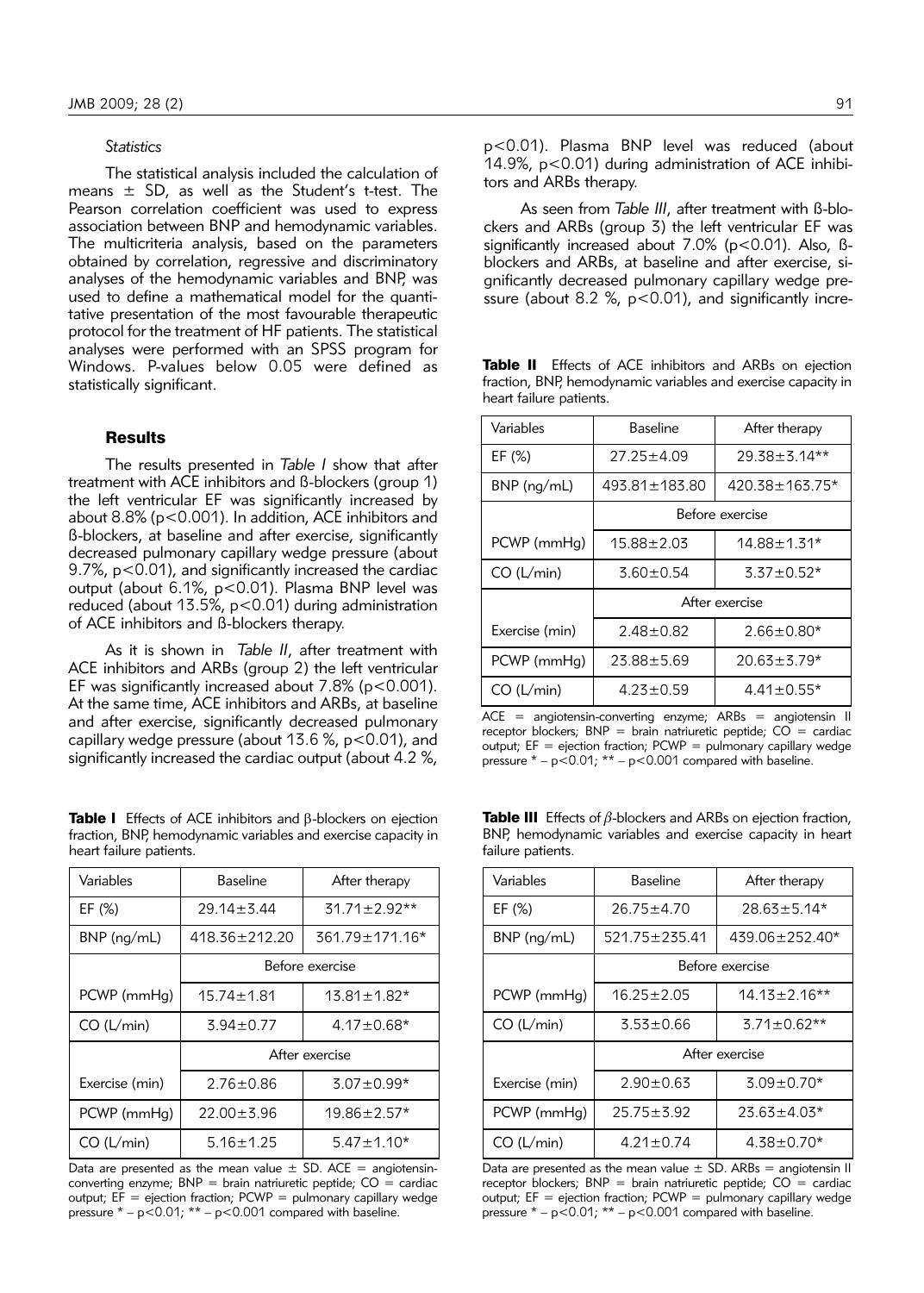Table IV Effects of ACE inhibitors, B-blockers and ARBs on ejection fraction, BNP, hemodynamic variables and exercise capacity in heart failure patients.

| Variables      | Baseline            | After therapy       |  |
|----------------|---------------------|---------------------|--|
| EF $(\%)$      | $28.13 \pm 4.96$    | $32.25 \pm 3.89**$  |  |
| $BNP$ (ng/mL)  | $462.75 \pm 207.98$ | 278.56±109.09**     |  |
|                | Before exercise     |                     |  |
| PCWP (mmHg)    | $15.63 \pm 1.02$    | $12.50 \pm 1.55$ ** |  |
| CO (L/min)     | $3.63 \pm 0.78$     | $4.03 \pm 0.81**$   |  |
|                | After exercise      |                     |  |
| Exercise (min) | $3.10 \pm 0.92$     | $3.56 \pm 0.96**$   |  |
| PCWP (mmHg)    | 24.38±4.47          | 20.00±4.23**        |  |
| CO (L/min)     | $4.10 \pm 1.03$     | $4.58 \pm 1.11$ **  |  |

Data are presented as the mean value  $\pm$  SD ACE = angiotensinconverting enzyme;  $ARBs =$  angiotensin II receptor blockers;  $BNP =$ brain natriuretic peptide:  $CO =$  cardiac output:  $EF =$  ejection fraction: PCWP = pulmonary capillary wedge pressure  $* - p < 0.01$ ;  $** - p$ p<0.001 compared with baseline.

ased the cardiac output (about  $4.0\%$ ,  $p < 0.01$ ). Plasma BNP level was reduced (about  $15.8\%$ ,  $p < 0.01$ ) during administration of ß-blockers and ARBs therapy.

*Table IV* shows that after treatment with ACE inhibitors, ß-blockers and ARBs (group 4) the left ventricular EF was significantly increased about 14.6% (p<0.001). In addition, ACE inhibitors, ß-blockers and ARBs, at baseline and after exercise, significantly decreased pulmonary capillary wedge pressure (about 17.9 %, p<0.001), and significantly increased the cardiac output (about 11.7 %,  $p < 0.001$ ). Plasma BNP level was reduced (about 39.8%, p<0.001) during administration of ß-blockers and ARBs therapy.

To estimate the advantages of therapeutic protocols the following post-treatment parameters were selected: BNP, pulmonary capillary wedge pressure after exercise, cardiac output after exercise, and duration of exercise in minutes. The parameters were analysed by using the methods of discriminatory, correlation and regression analyses. The results of discriminatory, correlation and regression analyses were used in the multicriteria analysis.

The canonical discriminatory analysis yields estimate for the validity of original classification of subjects into groups, and classification of the groups of subjects based on the values of parameters following the use of different therapeutic procedures.

Table V shows results of the discriminatory analysis applied to group classification of the subjects.

The discriminatory analysis of the subjects from group 1 (patients receiving ACE inhibitors and ßblockers) shows that out of the total of 14 patients,

| Table V The results of discriminatory analysis. |
|-------------------------------------------------|
|-------------------------------------------------|

|                                                 | Group into which the patient |                                       |       |       |  |
|-------------------------------------------------|------------------------------|---------------------------------------|-------|-------|--|
| Classified into:                                | should be classified         |                                       |       |       |  |
|                                                 |                              | Group $1$ Group $2$ Group $3$ Group 4 |       |       |  |
| Group 1                                         | 57.10                        | 42.90                                 | 0.00  | 0.00  |  |
| Group 2                                         | 12,50                        | 50.00                                 | 12,50 | 25.00 |  |
| Group 3                                         | 25.00                        | 6,30                                  | 37.50 | 31.30 |  |
| Group 4                                         | 12.50                        | 25.00                                 | 12.50 | 50.00 |  |
| 48.4% real cases have been correctly classified |                              |                                       |       |       |  |

57.10% of them are correctly classified in that group based on the values of observed parameters.

The discriminatory analysis of the subjects from group 2 (patients receiving ACE inhibitors and ARBs) shows that out of the total of 16 patients, 50.00% of them are correctly classified in that group based on the values of observed parameters.

The discriminatory analysis of the subjects from group 3 (patients receiving ß-blockers and ARBs) shows that out of the total of 16 patients, 37.50% of them are correctly classified in that group based on the values of observed parameters.

The discriminatory analysis of the subjects from group 4 (patients receiving ACE inhibitors, ß-blockers, and ARBs) shows that out of the total of 16 patients, 50.00% of them are correctly classified in that group based also on the values of observed parameters.

The discriminatory analysis shows that the values of BNP, pulmonary capillary wedge pressure after exercise, minute volume after exercise, and duration of exercise in minutes, with probability of  $p=0.484$ , viz. P=48.4%, depend on the type of therapeutic protocol used.

The values of correlation coefficients between BNP and pulmonary capillary wedge pressure after exercise, minute volume after exercise, and duration of exercise in minutes after therapy, by the groups of subjects, are shown in *Table VI.* 

Analysis of the correlation coefficient of BNP value and selected parameters after therapy in group 1 shows that BNP significantly correlates with pulmonary capillary wedge pressure after exercise (p<0.01), cardiac output after exercise (p<0.01), and duration of exercise in minutes ( $p$ <0.05). In addition, the cardiac output significantly correlates with the duration of exercise in minutes (p<0.01).

Analysis of the correlation coefficient of BNP value and selected parameters after therapy in group 2 shows that BNP significantly correlates with pulmonary capillary wedge pressure after exercise ( $p < 0.01$ ), and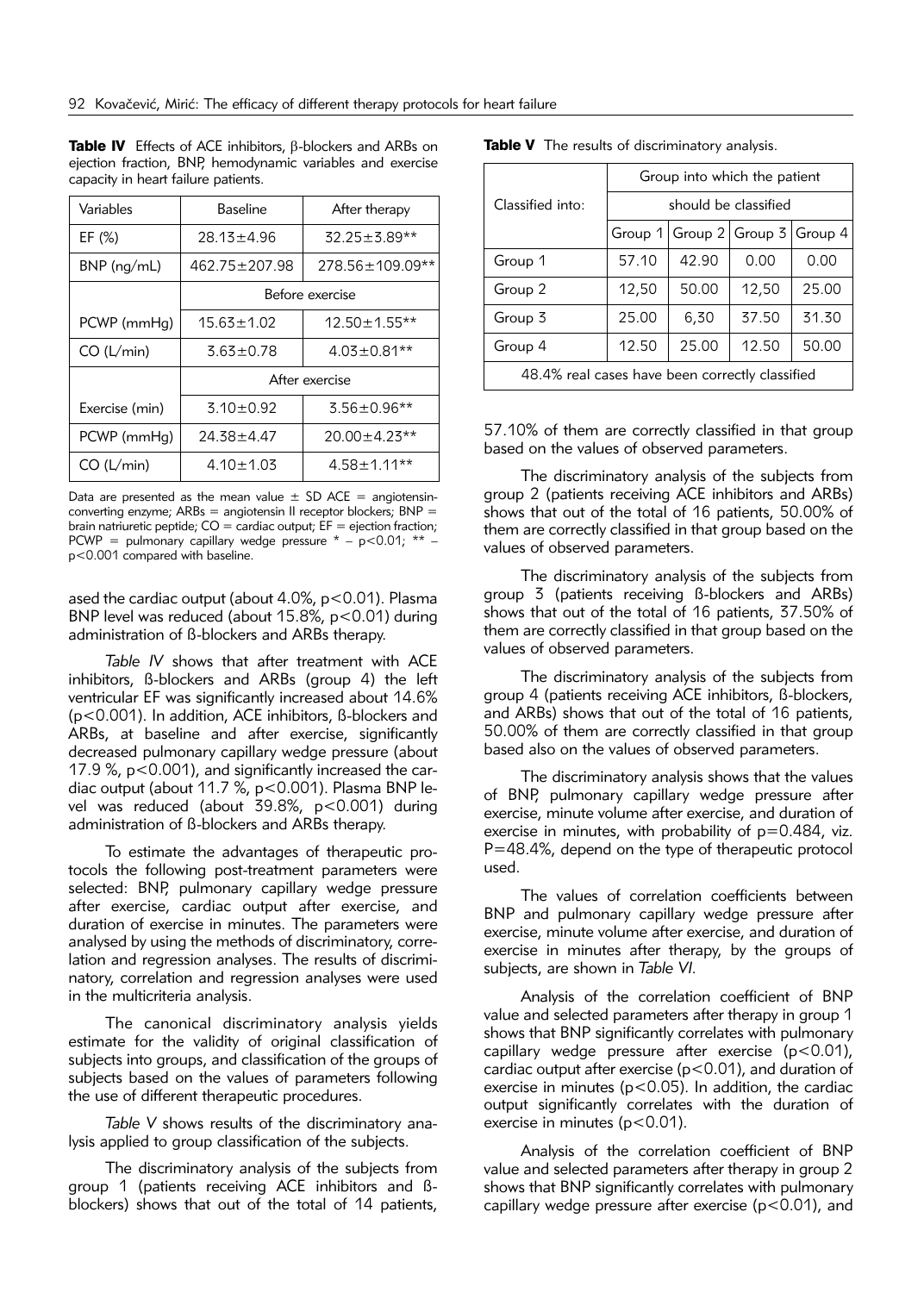| Group 1     |             |           |                                |  |
|-------------|-------------|-----------|--------------------------------|--|
| Parameter   | <b>PCWP</b> | CO        | Duration of<br>exercise in min |  |
| <b>BNP</b>  | $0.852**$   | $0.695**$ | $0.645*$                       |  |
| <b>PCWP</b> |             | 0.454     | 0.341                          |  |
| CO          |             |           | $0.836**$                      |  |
|             |             | Group 2   |                                |  |
| Parameter   | <b>PCWP</b> | CO        | Duration of<br>exercise in min |  |
| <b>BNP</b>  | $0.829**$   | 0.389     | $0.586**$                      |  |
| <b>PCWP</b> |             | 0.326     | 0.457                          |  |
| CO          |             |           | $0.535*$                       |  |
|             |             | Group 3   |                                |  |
| Parameter   | <b>PCWP</b> | CO        | Duration of<br>exercise in min |  |
| <b>BNP</b>  | $0.746**$   | $0.426*$  | $0.690**$                      |  |
| <b>PCWP</b> |             | $0.704**$ | $0.892**$                      |  |
| CO          |             |           | $0.556*$                       |  |
|             |             | Group 4   |                                |  |
| Parameter   | <b>PCWP</b> | CO        | Duration of<br>exercise in min |  |
| <b>BNP</b>  | $0.711**$   | $0.895**$ | $0.793**$                      |  |
| <b>PCWP</b> |             | $0.676**$ | 0.487                          |  |
| CO          |             |           | $0.814**$                      |  |

Table VI The values of correlation coefficients between BNP and pulmonary capillary pressure after exercise, minute volume after exercise, minute volume after exercise, and duration of exercise in minutes after therapy by groups of patients.

 $BNP = brain$  natriuretic peptide;  $CO =$  cardiac output;  $PCWP =$ pulmonary capillary wedge pressure; \*– p<0.01; \*\*– p<0.001

| <b>Table VII</b> The linear regression model for BNP and pulmo- |
|-----------------------------------------------------------------|
| nary capillary wedge pressure after exercise, minute volume     |
| after exercise, and duration of exercise in minutes             |

|         | R     |        |       |
|---------|-------|--------|-------|
| Group 1 | 0.934 | 22.631 | 0.000 |
| Group 2 | 0.865 | 11.844 | 0.001 |
| Group 3 | 0.878 | 13.421 | 0.000 |
| Group 4 | 0.095 | 36.675 | 0.000 |

 $R =$  group correlation coefficient;  $F =$  Fisher's coefficient.

duration of exercise in minutes (p<0.01). In addition, the cardiac output significantly correlates with the duration of exercise in minutes ( $p$ <0.05).

Analysis of the correlation coefficient of BNP value and selected parameters after therapy in group 3 shows that BNP significantly correlates with pulmonary capillary wedge pressure after exercise  $(p<0.01)$ , cardiac output after exercise (p<0.01), and duration of exercise in minutes (p<0.05). Moreover, the cardiac output significantly correlates with the duration of exercise in minutes ( $p < 0.05$ ). The pulmonary capillary wedge pressure significantly correlates with the cardiac output  $(p<0.01)$  and with the duration of exercise in minutes  $(p<0.01)$ .

Analysis of the correlation coefficient of BNP value and selected parameters therapy in group 4 shows that BNP significantly correlates with pulmonary capillary wedge pressure after exercise (p<0.01), cardiac output after exercise (p<0.01), and duration of exercise in minutes (p<0.01). Furthermore, the cardiac output significantly correlates with the duration of exercise in minutes  $(p<0.01)$ . The pulmonary capillary wedge pressure significantly correlates with the cardiac output  $(p<0.01)$ .

The model of linear regression for BNP (dependent variable) and pulmonary capillary wedge pressure after exercise, cardiac output after exercise, and duration of exercise in minutes (independent variables) after therapy, by the groups of subjects, are shown in *Table VII*.

The correlation coefficients of the selected independent parameters in group 1, with BNP value as a dependent parameter ( $R=0.934$ , and also the value  $F=22.631$ ) with probability of  $p=0.0001$ , show that pulmonary capillary wedge pressure after exercise, cardiac output after exercise, and duration of exercise in minutes have a highly significant impact on BNP value in this group of subjects.

The correlation coefficients of the selected independent parameters in group 2, with BNP value as a dependent parameter ( $R=0.865$ , and also the value  $F=11.844$ ) with probability of  $p=0.001$ , show that pulmonary capillary wedge pressure after exercise, cardiac output after exercise, and duration of exercise in minutes have a highly significant impact on BNP value in this group of subjects.

The correlation coefficients of the selected independent parameters in group 3, with BNP value as a dependent parameter ( $R=0.878$ , and also the value  $F=13.421$ ) with probability of  $p=0.0001$ , show that pulmonary capillary wedge pressure after exercise, cardiac output after exercise, and duration of exercise in minutes have a highly significant impact on BNP value in this group of subjects.

The correlation coefficients of the selected independent parameters in group 4, with BNP value as a dependent parameter ( $R=0.950$ , and also the value  $F=36.675$ ) with probability of  $p=0.0001$ , show that pulmonary capillary wedge pressure after exercise, cardiac output after exercise, and duration of exercise in minutes have a highly significant impact on BNP value in this group of subjects.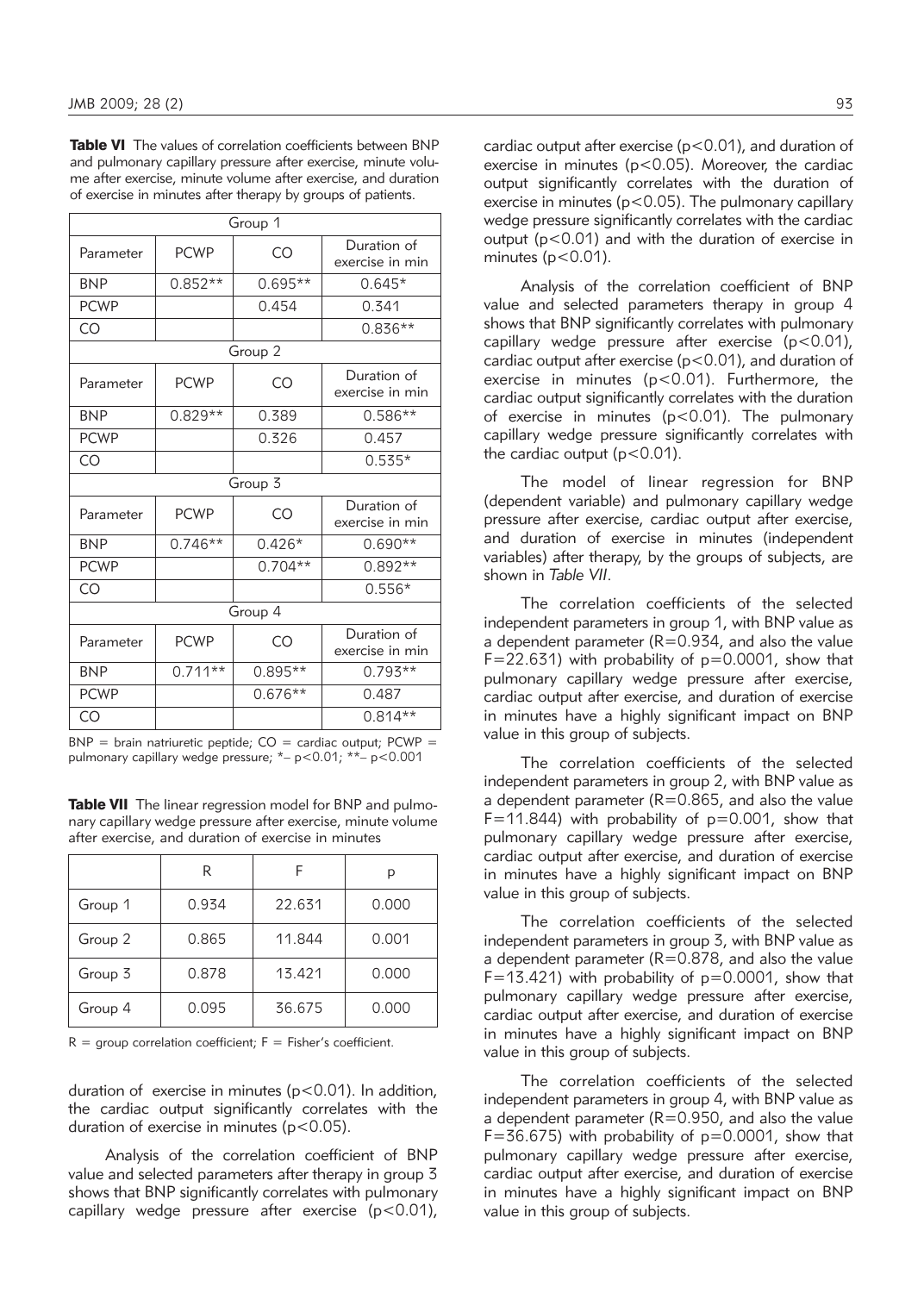The multicriteria analysis, based on the results of correlation, regression, and discriminatory analyses of the selected parameters covered by the research, is used to define: indicators, severity of their impact (assign the weight), and mathematical model, so that the quantitatively most favourable therapeutic protocol can be established.

Indicators are: Individual significant linear correlation coefficients (ILCC); Value of the group correlation coefficient from the linear model for BNP as a dependent variable, and pulmonary capillary wedge pressure after exercise, cardiac output after exercise, and duration of exercise in minutes, as the independent variables after therapy (GLCC); Percentage of correctly classified subjects, as a result of discriminatory analysis (PCC).

Weights are: Individual significant linear correlation coefficient (ILCC), p<0.05; weight factor=0.75; Individual significant linear correlation coefficient (ILCC), p<0.001; weight factor=1; Value of the group correlation coefficient from the linear model (GLCC); weight factor=1; Value rank of Fisher's F coefficient from the linear model (RF): Rank 1, weight factor 40, Rank 2, weight factor 30, Rank 3, weight factor 2, Rank 4, weight factor 10.

Percentage of correctly classified subjects, as a result of discriminatory analysis (PCC) weight factor 1.

The mathematical model is:

 $MM=MM1+MM2$ 

$$
MM1 = [(ILCC) * weight factor] + [GLCC * weight factor] + [RF * weight factor]
$$

MM2=PCC \* weight factor

The results of multicriteria analysis in the *Table VIII–XI* show the estimate of therapeutic protocol for therapeutic groups 1–4.

The mathematical model of the therapeutic protocol for group 1, is for patients receiving ACE inhibitors and  $\beta$ -blockers MM1 = 127.15, MM2 = 57.10.

The mathematical model MM  $MM = 184.25$ , quan titatively presents the total therapeutic effect.

The mathematical model of the therapeutic protocol for group 2 for patients receiving ACE inhibitors and ARBs is:  $MM1 = 99.25 < M.M2 = 50.00$ .

The mathematical model  $MM = 149.25$  quantitatively presents the total therapeutic effect.

The mathematical model of therapy protocol in group 3 for patients receiving ß-blockers and ARBs is:  $MM1 = 113.30$  and  $MM2 = 37.50$ .

The mathematical model  $MM = 150.80$ , quantitatively presents the total therapeutic effect.

Mathematical model of therapy protocol in group 4 for patients receiving ACE inhibitors, ß-blockers, and ARBs is:  $MM1 = 140.00$ ,  $MM2 = 50.00$ .

The mathematical model  $MM = 190.00$  quantitatively presents the total therapeutic effect.

Table VIII Estimate of the advantages of tharapeutic protocol.

| Therapeutic<br>group | Mathematical model                                                                    | Indicator      | Weight<br>Factor | Sum<br>Scores |
|----------------------|---------------------------------------------------------------------------------------|----------------|------------------|---------------|
|                      | M 1<br>parameters                                                                     |                |                  |               |
|                      | Significant correlation<br>coefficient < 0.05                                         | 1              | 0.75             | 0.75          |
|                      | Significant correlation<br>coefficient < 0.01                                         | 3              | 1.00             | 3.00          |
| Group 1              | Value rank of Fisher's<br>F coefficient from the<br>linear model                      | $\mathfrak{D}$ | 30.00            | 30.00         |
|                      | Value of R coefficient<br>from the linear<br>regression model                         | 0.93           | 100.00           | 93.40         |
|                      | M2<br>parameters                                                                      |                |                  |               |
|                      | Percentage of<br>correctly classified<br>subjects from the<br>discriminatory analysis | 57.10          | 1.00             | 57.10         |
|                      | <b>TOTAL</b>                                                                          |                |                  | 184.25        |

Table IX Estimate of the advantages of tharapeutic protocol.

| Therapeutic<br>group | Mathematical model                                                                    | Indicator     | Weight<br>Factor | Sum<br>Scores |
|----------------------|---------------------------------------------------------------------------------------|---------------|------------------|---------------|
|                      | M 1<br>parameters                                                                     |               |                  |               |
|                      | Significant correlation<br>coefficient<br>0.05                                        | 1             | 0.75             | 0.75          |
|                      | Significant correlation<br>coefficient<br>0.01                                        | $\mathcal{P}$ | 1.00             | 200           |
| Group 2              | Value rank of Fisher's<br>F coefficient from the<br>linear model                      | 4             | 10.00            | 10.00         |
|                      | Value of R coefficient<br>from the linear<br>regression model                         | 0.87          | 100.00           | 86.50         |
|                      | M <sub>2</sub><br>parameters                                                          |               |                  |               |
|                      | Percentage of<br>correctly classified<br>subjects from the<br>discriminatory analysis | 50.00         | 1.00             | 50.00         |
|                      | <b>TOTAL</b>                                                                          |               |                  | 149.25        |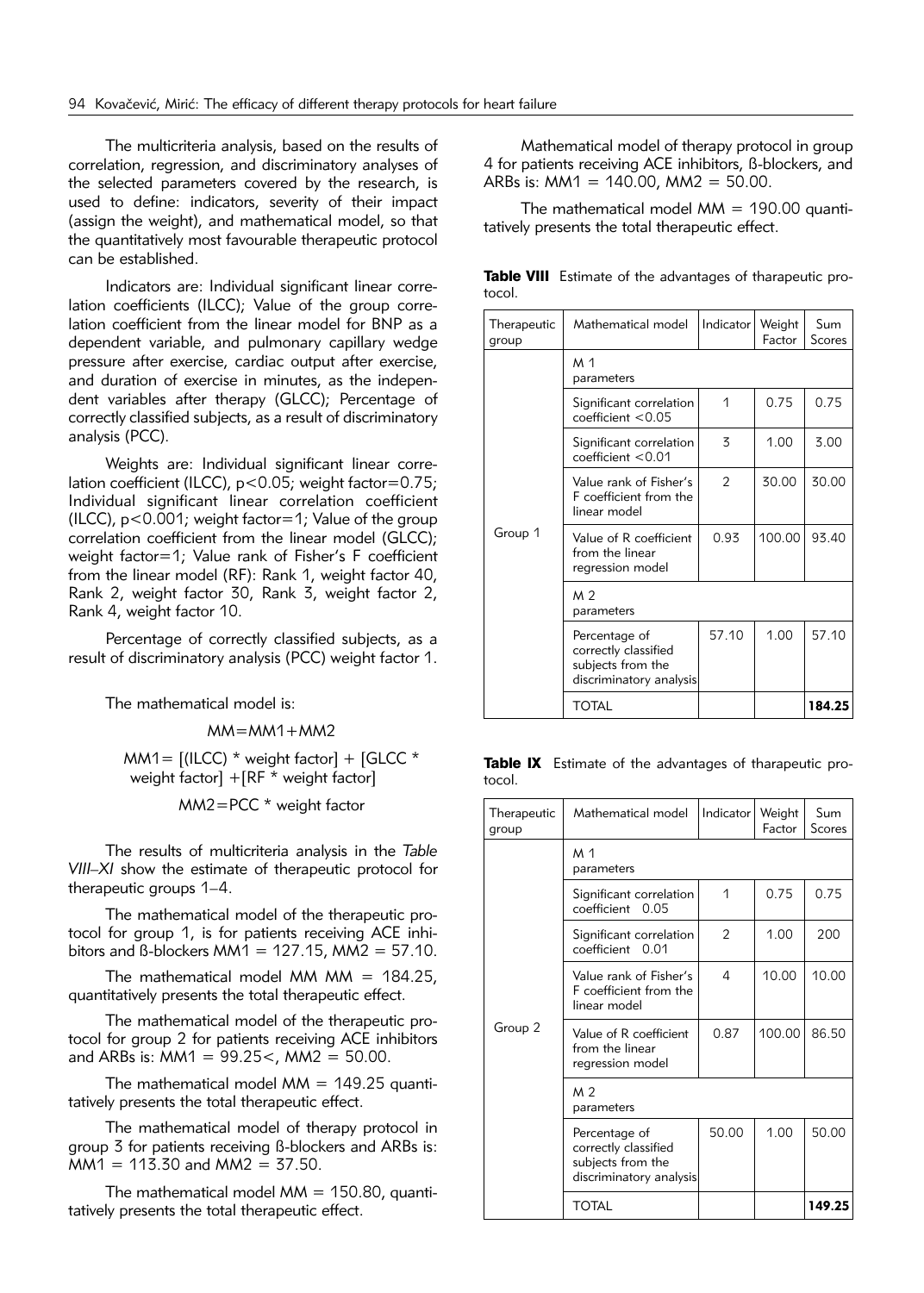| Therapeutic<br>group | Mathematical model                                                                    | Indicator      | Weight<br>Factor | Sum<br>Scores |
|----------------------|---------------------------------------------------------------------------------------|----------------|------------------|---------------|
|                      | M 1<br>parameters                                                                     |                |                  |               |
|                      | Significant correlation<br>coefficient < 0.05                                         | $\mathfrak{D}$ | 0.75             | 1.50          |
|                      | Significant correlation<br>coefficient < 0.01                                         | 4              | 1.00             | 4.00          |
| Group 3              | Value rank of Fisher's<br>F coefficient from the<br>linear model                      | 3              | 20.00            | 20.00         |
|                      | Value of R coefficient<br>from the linear<br>regression model                         | 0.88           | 100.00           | 87.80         |
|                      | M <sub>2</sub><br>parameters                                                          |                |                  |               |
|                      | Percentage of<br>correctly classified<br>subjects from the<br>discriminatory analysis | 37.50          | 1.00             | 37.50         |
|                      | <b>TOTAL</b>                                                                          |                |                  | 150.80        |

Table X Estimate of the advantages of tharapeutic protocol.

|        |  | Table XI Estimate of the advantages of tharapeutic pro- |  |  |
|--------|--|---------------------------------------------------------|--|--|
| tocol. |  |                                                         |  |  |

| Therapeutic<br>group | Mathematical model                                                                    | Indicator | Weight<br>Factor | Sum<br>Scores |  |  |  |  |
|----------------------|---------------------------------------------------------------------------------------|-----------|------------------|---------------|--|--|--|--|
|                      | M 1<br>parameters                                                                     |           |                  |               |  |  |  |  |
|                      | Significant correlation<br>coefficient < 0.05                                         |           | 0.75             | 0.00          |  |  |  |  |
|                      | Significant correlation<br>coefficient < 0.01                                         | 5         | 1.00             | 5.00          |  |  |  |  |
|                      | Value rank of Fisher's<br>F coefficient from the<br>linear model                      | 1         | 40.00            | 40.00         |  |  |  |  |
| Group 4              | Value of R coefficient<br>from the linear<br>regression model                         | 0.95      | 100.00           | 95.00         |  |  |  |  |
|                      | M <sub>2</sub><br>parameters                                                          |           |                  |               |  |  |  |  |
|                      | Percentage of<br>correctly classified<br>subjects from the<br>discriminatory analysis | 50.00     | 1.00             | 50.00         |  |  |  |  |
|                      | <b>TOTAL</b>                                                                          |           |                  | 190.00        |  |  |  |  |

# **Discussion**

This randomized study showed that comparison of the pretreatment BNP plasma concentrations in each group of subjects with chronic stable heart failure, who were divided according to the therapeutic protocol, demonstrates that BNP concentrations in each group were higher before therapy than after therapy. The percentages of decreased mean BNP values after therapy in the groups 1, 2, 3 and 4 were 13.5%, 14.9%, 15.8% and 39.8%, respectively. In addition, in all groups HF therapy induced a reduction in the pulmonary capillary wedge pressure and increase in the cardiac output, ejection fraction and exercise capacity.

The lower plasma BNP concentrations after treatment of HF patients were also found by some other authors (18–21). The available data from studies are promising and suggest that BNP and NT-proBNP might be clinically useful for determining the optimal treatment for HF patients and for monitoring the treatment effects (22, 23). The patients with low posttreatment BNP concentrations have an excellent long-term prognosis (24). Maeda et al. (25) demonstrated that the sustained high plasma level of BNP three months after optimized treatment was an independent risk factor for mortality despite improvements in left ventricular EF and symptoms. In patients with HF, high levels of BNP have consistently been associated with poor outcome. Therefore, it is intriguing to monitor HF patients with regular assessment of BNP to identify impeding decompensation. HF medication is titrated to achieve a maximal reduction of BNP levels.

In this study, the multicriteria analysis, which was based on the parameters as obtained by correlation, regressive and discriminatory analyses of the hemodynamic variables and BNP, and aimed to define indicators, severity of their impact and mathematical model, so that the quantitatively most favourable therapeutic protocol can be established, indicated that the best total effect of therapy is reported from the therapeutic protocol of patients receiving ACE inhibitors, ß-blockers and ARBs. The therapeutic protocol of patients receiving ACE inhibitors and ß-blockers has almost the same effect as ACE inhibitors, ß-blockers, and ARBs therapeutic protocol. The therapeutic protocols of patients receiving ß-blockers and ARBs and patients receiving ACE inhibitors and ARBs have shown to be less effective than the previous two.

In conclusion, the therapeutic protocol: ACE inhibitors, b-blockers and ARBs in HF patients with increased natriuretic peptide levels significantly improves the quality of life, left ventricular function, hemodynamic parameters and exercise capacity. All these changes were accompanied with the decreasing of BNP plasma level.